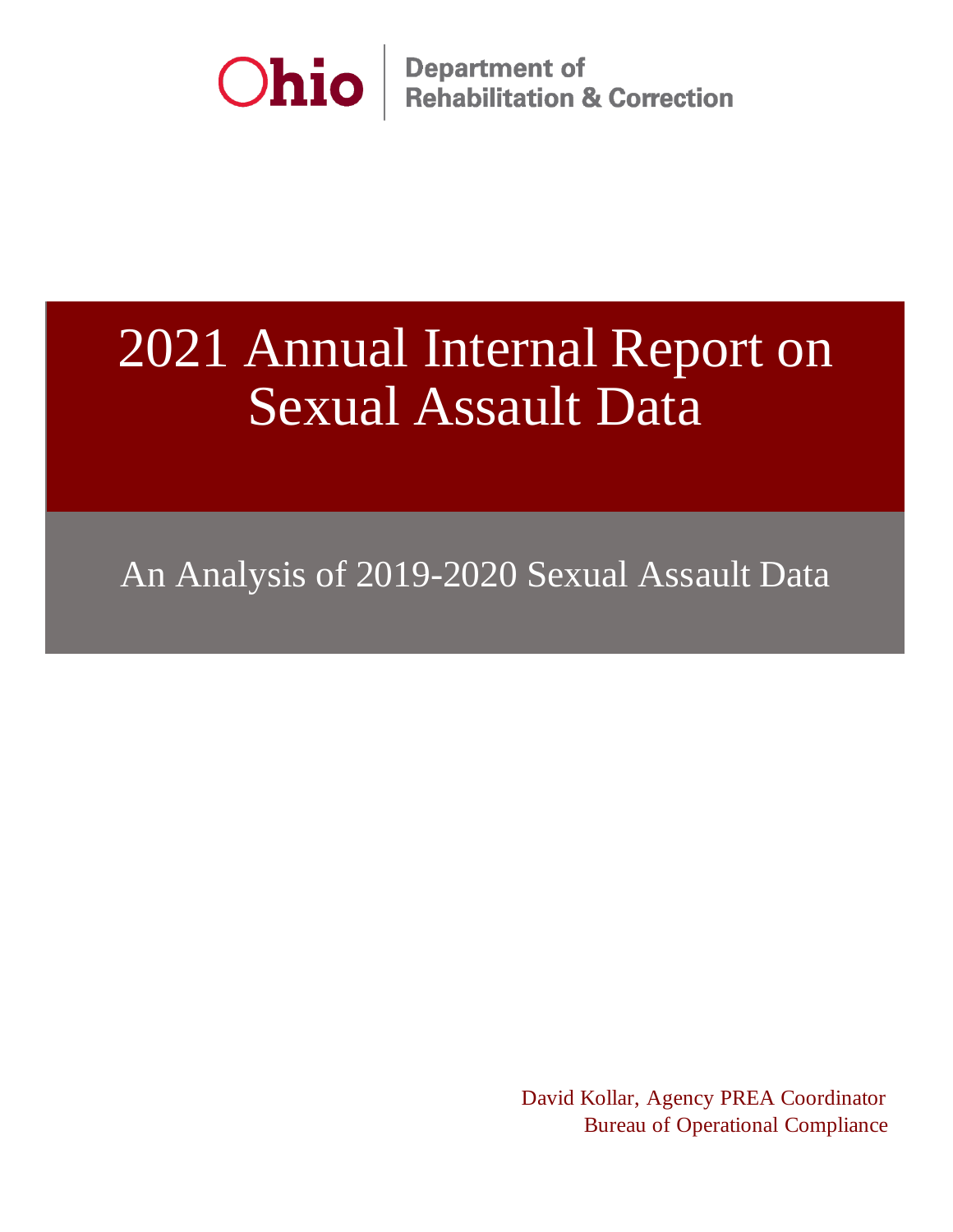## **Introduction**

The Federal Prison Rape Elimination Act (PREA) of 2003 was established to address the sexual abuse and sexual harassment of incarcerated individuals in confinement settings. On August 20, 2012, the PREA Standards Final Rule, to help prevent, detect, and respond to sexual violence, staff sexual misconduct, and sexual harassment behind bars was released. It is the policy of the Ohio Department of Rehabilitation and Correction to provide a safe, humane, and appropriately secure environment, free from the threat of sexual misconduct for all incarcerated individuals by maintaining a program of prevention, detection, response, investigation, and tracking. The Department shall maintain a zero tolerance for sexual misconduct in its institutions and in any facilities with which it contracts for the confinement of incarcerated individuals. Sexual misconduct among incarcerated individuals and by staff towards incarcerated individuals is strictly prohibited. All allegations of sexual misconduct and/or sexual harassment shall be administratively and/or criminally investigated.

This report serves as an annual review to assess and improve the effectiveness of sexual abuse prevention, detection, and response for the ODRC pursuant to 115.87 (Data collection) & 115.88 **(**Data review for corrective action) of the national PREA standards.

## The ODRC shall:

1. Review and aggregate incident-based sexual abuse data annually to improve the effectiveness of sexual abuse prevention, detection, and response policies, practices, and training to include:

- Identifying problem areas;
- Taking corrective action on an on-going basis; and
- Preparing an annual report of its findings.

2. Compare the current year's data and corrective actions with those from prior years and provide an assessment of the agency's progress in addressing sexual abuse.

3. Publish the annual report on the agency website of its findings and corrective actions for each facility, as well as for the agency.

Each year, the ODRC collects accurate, uniform data for every allegation of sexual abuse and sexual harassment at facilities under its direct control using a standardized instrument and set of definitions. Annually, the ODRC completes the U.S. Department of Justice Bureau of Justice Statistics Survey of Sexual Victimization (SSV-2) report. The SSV-2 report provides data on every allegation of an incarcerated individual on incarcerated individual and staff on incarcerated individual sexual misconduct. It is posted on the DRC Internet to make available to the public. The following analysis is ODRC's annual internal report that targets confirmed incarcerated individual on incarcerated individual and staff on incarcerated individual sexual abuse and sexual harassment incidents. The report provides a comparison of incidents between 2019 and 2020. It will be utilized by the DRC PREA Coordinator to identify problem areas and formulate corrective measures in efforts to reduce future incidents of sexual abuse.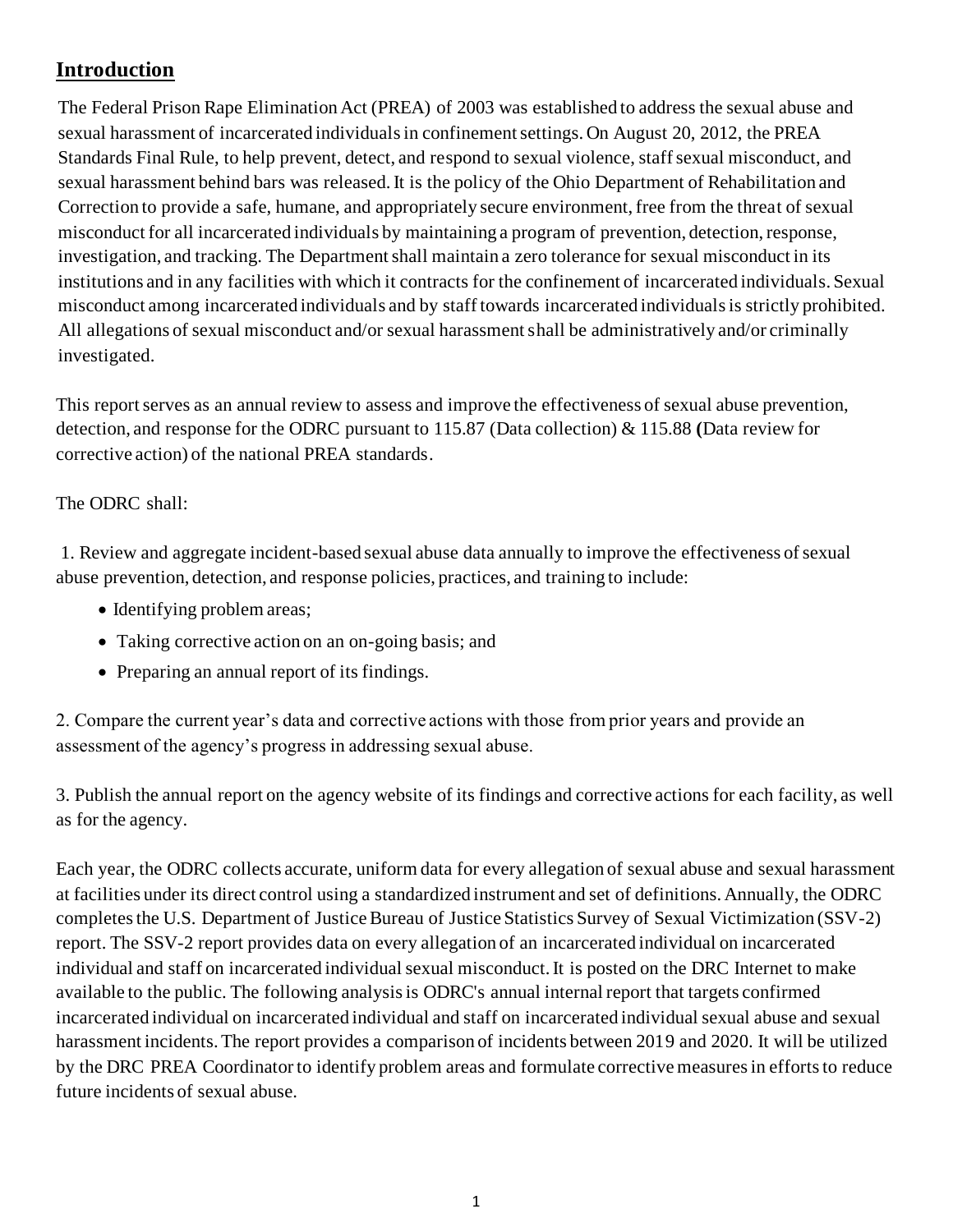## **GENERAL DEFINITIONS**

Resulting determinations from completed investigations are classified as outlined in the Code of Federal Regulations Title 28, Chapter 1, subpart A, section 115.5, *General Definitions* (28 C.F.R. § 115.5) as Substantiated, Unsubstantiated, or Unfounded. This standard states that agencies shall impose no standard higher than a preponderance of the evidence in determining whether allegations of sexual abuse or sexual harassment are substantiated.

**Substantiated Allegation -** An allegation was investigated and determined to have occurred based on a preponderance of the evidence.

**Unsubstantiated Allegation** - An allegation that was investigated and the investigation produced insufficient evidence to make a final determination as to whether the event occurred.

**Unfounded Allegation** - An allegation that was investigated and determined not to have occurred.

## **DEFINITIONS OF SEXUAL VICTIMIZATION**

The Ohio Department of Rehabilitation and Correction (ODRC) utilizes uniform definitions as provided by 28 C.F.R. §115.6 in the National Standards to Prevent, Detect, and Respond to Prison Rape (under the Prison Rape Elimination Act of 2003). These definitions are used to categorize allegations of sexual abuse and sexual harassment within ODRC prisons and to separate allegations by incarcerated individual type (staff or incarcerated individual) and type of abuse. Like the Survey on Sexual Victimization (SSV), the following categories of sexual abuse have been placed into five categories as indicated below.

## **AGRREGATED DATA:**

The following are statistics of reported incidents of sexual victimization within ODRC adult institutions, by category:

|                       | 2017 | 2018 | 2019 | 2020 |
|-----------------------|------|------|------|------|
| Substantiated         |      | 14   |      |      |
| Unsubstantiated       | 60   | 64   |      | 45   |
| Unfounded             | 29   | 23   |      | 19   |
| Ongoing Investigation |      |      |      |      |
| <b>Total:</b>         | 98   | 101  | 105  | 72   |

## **Incarcerated Individual on Incarcerated Individual Nonconsensual Sexual Acts**

Incarcerated individual on Incarcerated individual Nonconsensual Sex Acts is defined as Sexual contact of any person without his or her consent, or of a person who is unable to consent or refuse; and Contact between the penis and the vulva or the penis and the anus including penetration, however slight; or Contact between the mouth and the penis, vulva, or anus; or Penetration of the anal or genital opening of another person, however slight, by a hand, finger, object, or other instrument.

In 2019, the number of allegations for Nonconsensual Sex Acts was 105. In 2020, the number of allegations for Incarcerated individual on Incarcerated individual Nonconsensual Sex Acts was 72, which equates to a decrease of 31 percent.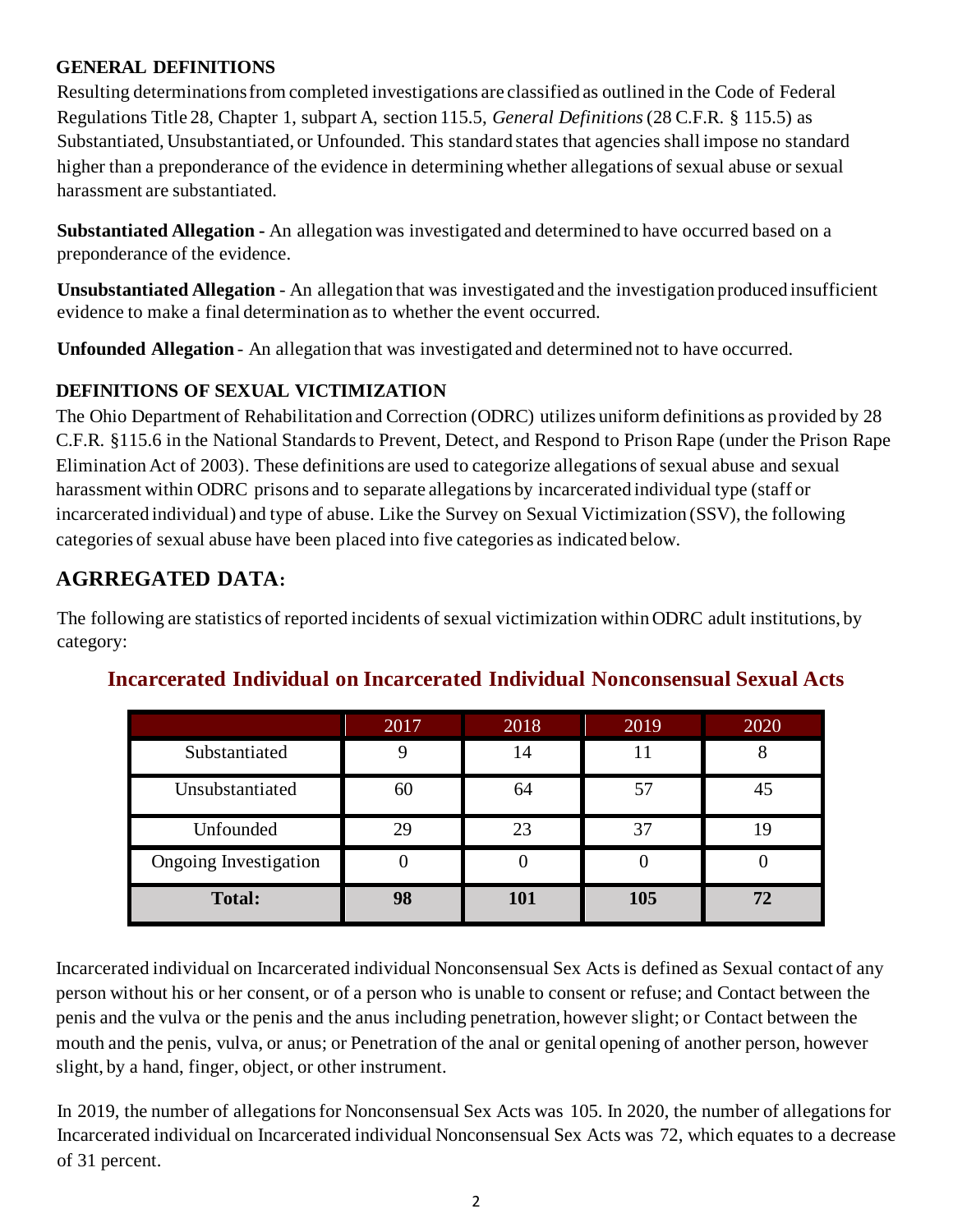|                       | 2017 | 2018 | 2019 | 2020 |
|-----------------------|------|------|------|------|
| Substantiated         | 17   | 13   |      |      |
| Unsubstantiated       |      | 68   | 58   | 58   |
| Unfounded             | 16   | 29   | 18   | 21   |
| Ongoing Investigation |      |      |      |      |
| <b>Total:</b>         | 90   | 110  | 85   | 88   |

## **Incarcerated Individual on Incarcerated Individual Abusive Sexual Contact**

Incarcerated individual on Incarcerated individual Abusive Sexual Contact is defined as Sexual contact of any person without his or her consent, or of a person who is unable to consent or refuse; and Intentional touching, either directly or through the clothing, of the genitalia, anus, groin, breast, inner thigh, or buttocks of any person.

In 2019, the number of allegations for Incarcerated individual on Incarcerated individual Abusive Sexual Contact was 85, In 2020, the number of allegations for Abusive Sexual Contact was 88, which equates to an increase of 4 percent.

|                       | 2017 | 2018 | 2019 | 2020 |
|-----------------------|------|------|------|------|
| Substantiated         | 16   | 15   |      |      |
| Unsubstantiated       | 38   | 28   | 35   | 31   |
| Unfounded             |      |      |      |      |
| Ongoing investigation |      |      |      |      |
| <b>Total:</b>         | 62   | 45   |      |      |

## **Incarcerated Individual on Incarcerated Individual Sexual Harassment**

Incarcerated individual on Incarcerated individual Sexual Harassment is defined as repeated and unwelcome sexual advances, requests for sexual favors, or verbal comments, gestures, or actions of a derogatory or offensive sexual nature by one incarcerated individual directed toward another.

In 2019, the number of allegations for Incarcerated individual on Incarcerated individual Sexual Harassment was 43. In 2020, the number of allegations for Incarcerated individual on Incarcerated individual Sexual Harassment was 43, which equates to an increase/decrease of 0 percent.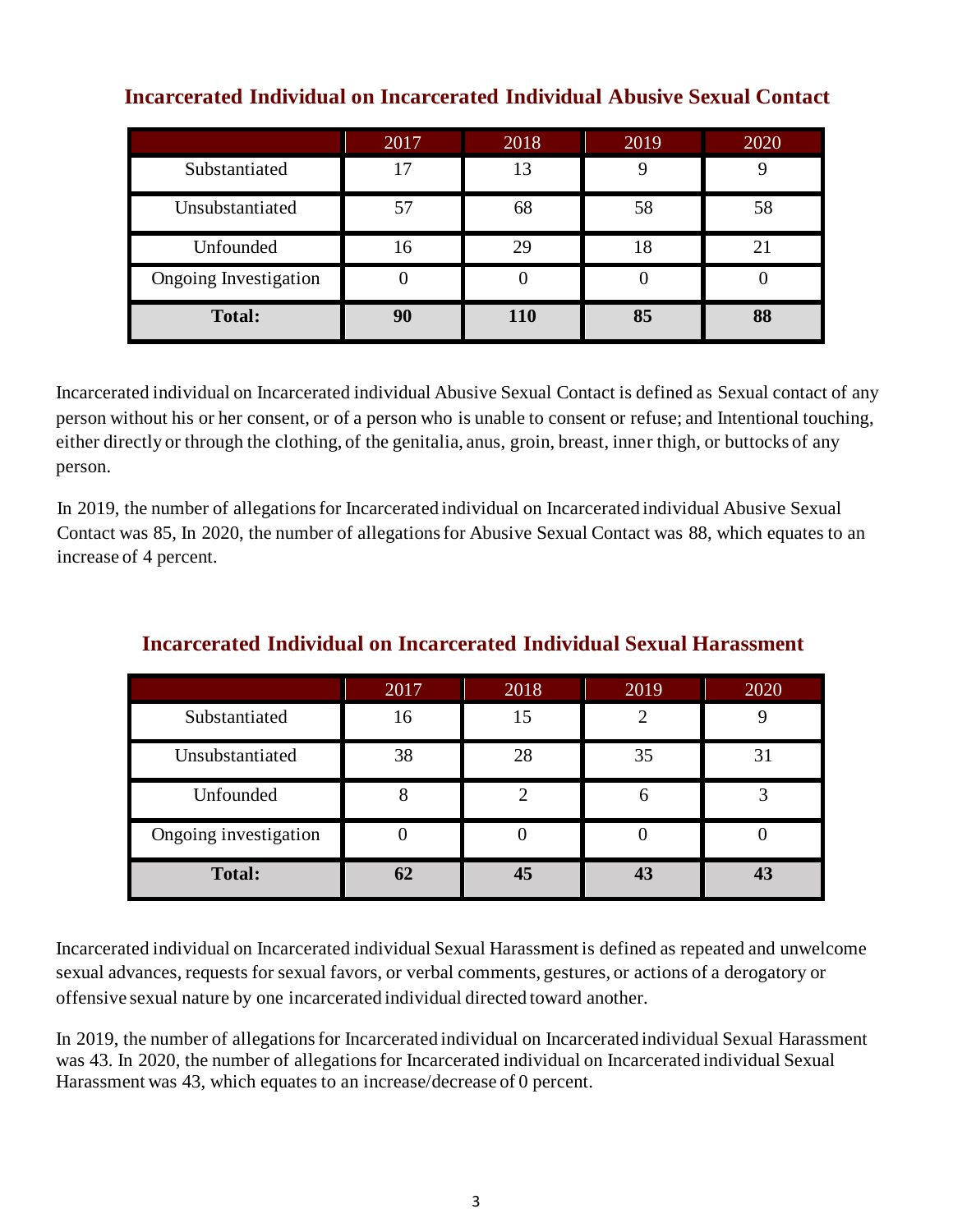|                       | 2017 | 2018 | 2019 | 2020 |
|-----------------------|------|------|------|------|
| Substantiated         |      | 12   |      |      |
| Unsubstantiated       | 35   | 36   | 28   | 15   |
| Unfounded             | 27   | 46   | 26   | 13   |
| Ongoing investigation |      |      |      |      |
| <b>Total:</b>         | 69   | 94   | 62   | 35   |

## **Staff on Incarcerated Individual Sexual Misconduct**

Staff on Incarcerated individual Sexual Misconduct is defined as any behavior or act of sexual nature directed toward an incarcerated individual by an employee, volunteer, contractor, official visitor or other agency representative (exclude family, friends or other visitors). Sexual relationships of a romantic nature between staff and incarcerated individuals are included in this definition. Consensual or nonconsensual sexual acts include— Intentional touching, either directly or through the clothing, of the genitalia, anus, groin, breast, inner thigh, or buttocks that is unrelated to official duties or with the intent to abuse, arouse, or gratify sexual desire; or completed, attempted, threatened, or requested sexual acts; or occurrences of indecent exposure, invasion of privacy, or staff voyeurism for reasons unrelated to official duties or for sexual gratification.

In 2019, the number of allegations for Staff Sexual Misconduct was 62. In 2020, the number of allegations for Staff on Incarcerated individual Sexual Misconduct was 35, which equates to a decrease of 44 percent.

|                       | 2017 | 2018 | 2019 | 2020 |
|-----------------------|------|------|------|------|
| Substantiated         |      |      |      |      |
| Unsubstantiated       | 15   |      |      |      |
| Unfounded             |      |      |      |      |
| Ongoing investigation |      |      |      |      |
| <b>Total:</b>         |      | 14   |      | 13   |

## **Staff on Incarcerated Individual Sexual Harassment**

Staff on Incarcerated individual Sexual Harassment is defined as repeated verbal comments or gestures of a sexual nature to an incarcerated individual by an employee, volunteer, contractor, official visitor, or other agency representative (exclude family, friends, or other visitors). Including - demeaning references to gender; or sexually suggestive or derogatory comments about body or clothing; or repeated profane or obscene language or gestures.

In 2019, the number of allegations for Staff on Incarcerated individual Sexual Harassment was 6. In 2020, the number of allegations for Staff on Incarcerated individual Sexual Harassment was 13, which equates to an increase of 117 percent.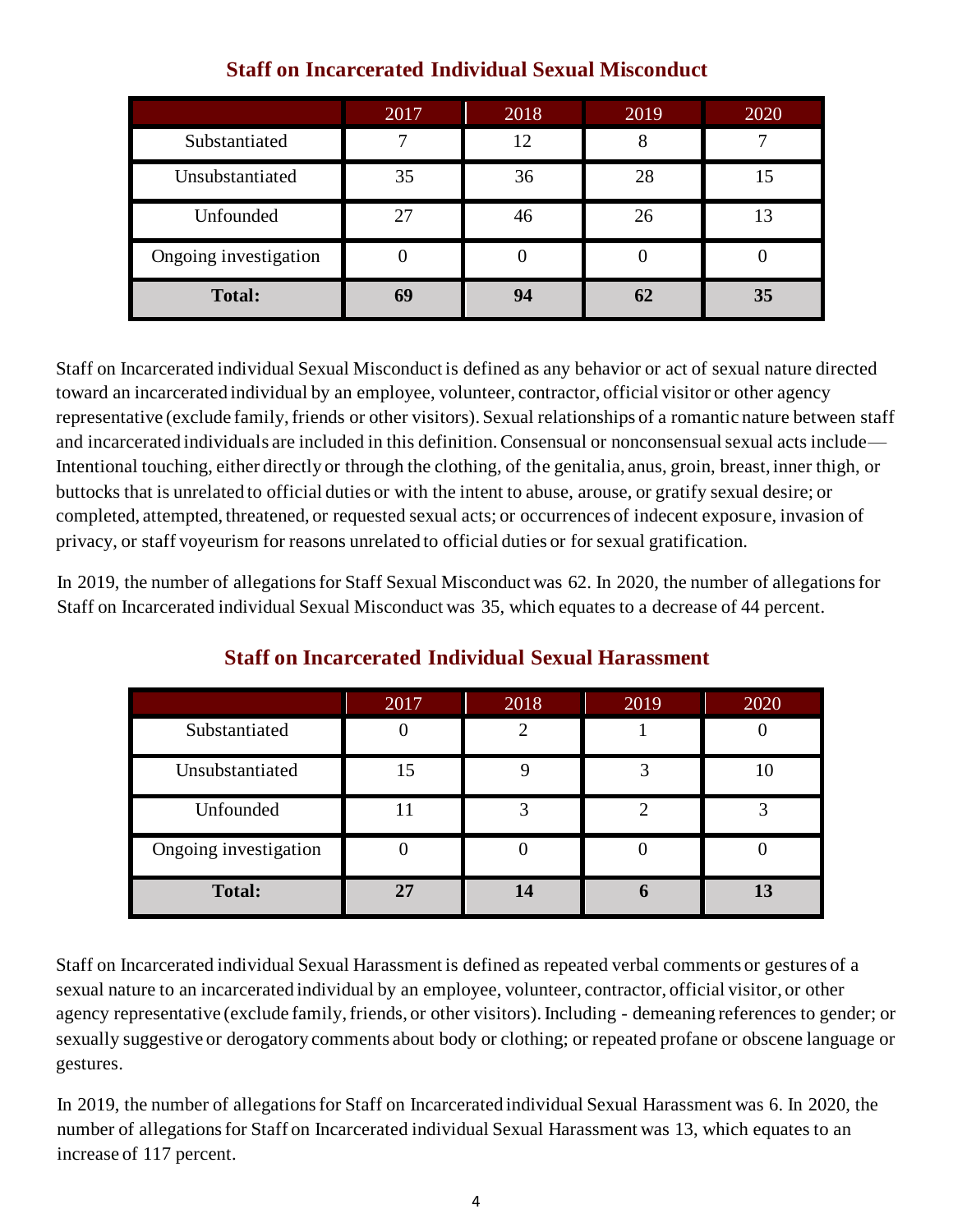## **Privately Operated Facilities Housing Ohio Incarcerated Individuals PREA Incident Information for Calendar Year 2020**

#### **Lake Erie Correctional Institution**, 501 Thompson Road, Conneaut, Ohio 44030 (CoreCivic- Nashville, Tennessee)

| <b>Incarcerated Individual on Incarcerated Individual Nonconsensual Sexual Acts</b> |                                                                                  |           |       |  |  |  |
|-------------------------------------------------------------------------------------|----------------------------------------------------------------------------------|-----------|-------|--|--|--|
| Substantiated                                                                       | Unsubstantiated                                                                  | Unfounded | Total |  |  |  |
|                                                                                     |                                                                                  |           |       |  |  |  |
|                                                                                     | <b>Incarcerated Individual on Incarcerated Individual Abusive Sexual Contact</b> |           |       |  |  |  |
| Substantiated                                                                       | Unsubstantiated                                                                  | Unfounded | Total |  |  |  |
|                                                                                     |                                                                                  |           |       |  |  |  |
| <b>Staff Sexual Misconduct</b>                                                      |                                                                                  |           |       |  |  |  |
| Substantiated                                                                       | Unsubstantiated                                                                  | Unfounded | Total |  |  |  |
|                                                                                     |                                                                                  |           |       |  |  |  |
|                                                                                     | <b>Incarcerated Individual on Incarcerated Individual Sexual Harassment</b>      |           |       |  |  |  |
| Substantiated                                                                       | Unsubstantiated                                                                  | Unfounded | Total |  |  |  |
|                                                                                     |                                                                                  |           |       |  |  |  |
| <b>Staff on Incarcerated Individual Sexual Harassment</b>                           |                                                                                  |           |       |  |  |  |
| Substantiated                                                                       | Unsubstantiated                                                                  | Unfounded | Total |  |  |  |
|                                                                                     |                                                                                  |           |       |  |  |  |

## **Northeast Ohio Correctional Center**, 2240 Hubbard Road, Youngstown, Ohio 44505

(CoreCivic- Nashville, Tennessee)

| <b>Incarcerated Individual on Incarcerated Individual Nonconsensual Sexual Acts</b> |                                                                                  |           |       |  |  |  |
|-------------------------------------------------------------------------------------|----------------------------------------------------------------------------------|-----------|-------|--|--|--|
| Substantiated                                                                       | Unsubstantiated                                                                  | Unfounded | Total |  |  |  |
|                                                                                     |                                                                                  |           |       |  |  |  |
|                                                                                     | <b>Incarcerated Individual on Incarcerated Individual Abusive Sexual Contact</b> |           |       |  |  |  |
| Substantiated                                                                       | Unsubstantiated                                                                  | Unfounded | Total |  |  |  |
|                                                                                     | ን                                                                                |           |       |  |  |  |
|                                                                                     | <b>Staff Sexual Misconduct</b>                                                   |           |       |  |  |  |
| Substantiated                                                                       | Unsubstantiated                                                                  | Unfounded | Total |  |  |  |
|                                                                                     |                                                                                  |           |       |  |  |  |
|                                                                                     | <b>Incarcerated Individual on Incarcerated Individual Sexual Harassment</b>      |           |       |  |  |  |
| Substantiated                                                                       | Unsubstantiated                                                                  | Unfounded | Total |  |  |  |
|                                                                                     |                                                                                  |           | 6     |  |  |  |
| <b>Staff on Incarcerated Individual Sexual Harassment</b>                           |                                                                                  |           |       |  |  |  |
| Substantiated                                                                       | Unsubstantiated                                                                  | Unfounded | Total |  |  |  |
|                                                                                     |                                                                                  |           |       |  |  |  |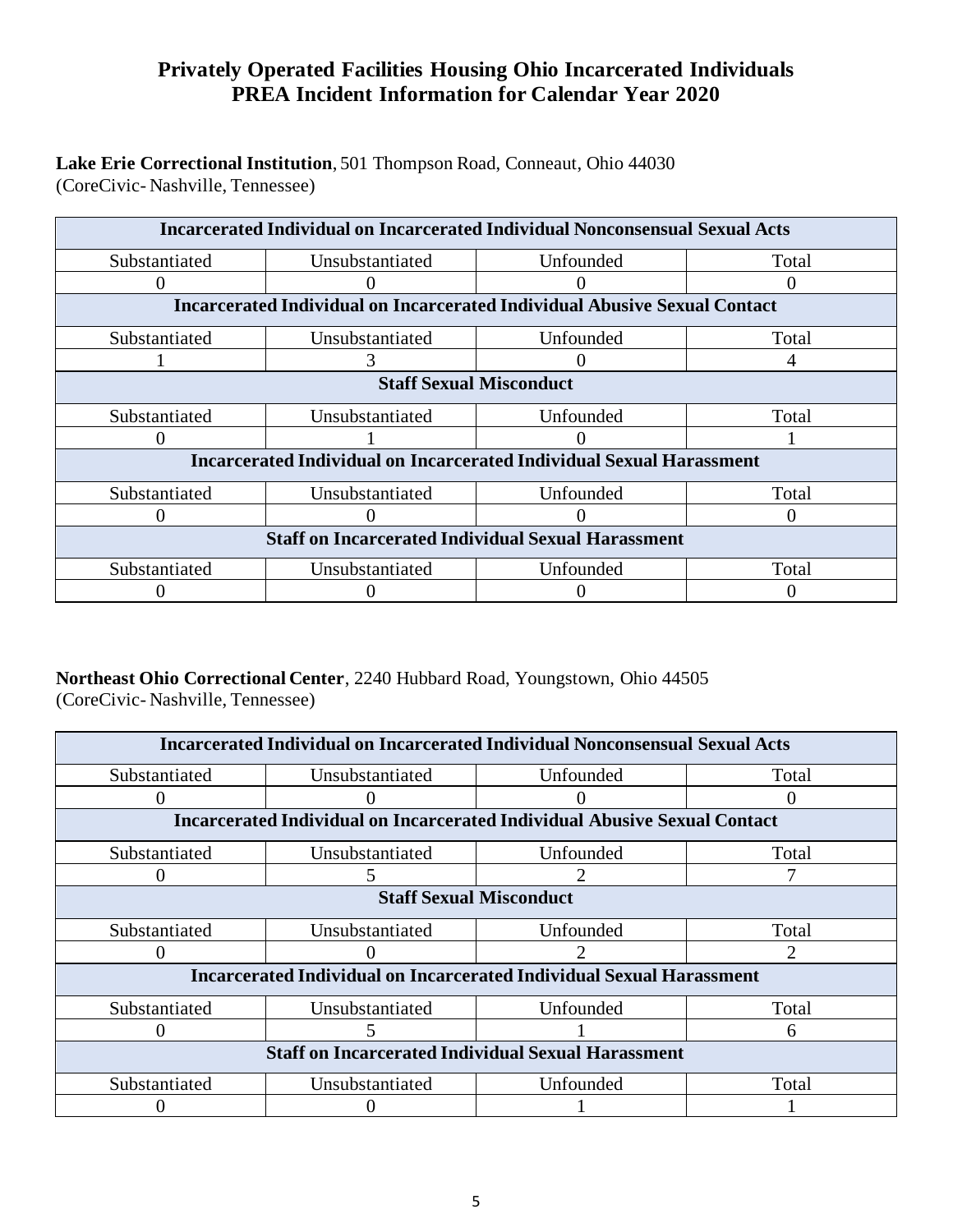**North Central Correctional Complex**, 670 Marion Williamsport Road, Marion, Ohio 43302 (Management & Training Corporation- Centerville, Utah)

| <b>Incarcerated Individual on Incarcerated Individual Nonconsensual Sexual Acts</b> |                                                                                  |           |       |  |  |
|-------------------------------------------------------------------------------------|----------------------------------------------------------------------------------|-----------|-------|--|--|
| Substantiated                                                                       | Unsubstantiated                                                                  | Unfounded | Total |  |  |
|                                                                                     |                                                                                  |           |       |  |  |
|                                                                                     | <b>Incarcerated Individual on Incarcerated Individual Abusive Sexual Contact</b> |           |       |  |  |
| Substantiated                                                                       | Unsubstantiated                                                                  | Unfounded | Total |  |  |
|                                                                                     |                                                                                  |           |       |  |  |
|                                                                                     | <b>Staff Sexual Misconduct</b>                                                   |           |       |  |  |
| Substantiated                                                                       | Unsubstantiated                                                                  | Unfounded | Total |  |  |
|                                                                                     |                                                                                  |           |       |  |  |
|                                                                                     | <b>Incarcerated Individual on Incarcerated Individual Sexual Harassment</b>      |           |       |  |  |
| Substantiated                                                                       | Unsubstantiated                                                                  | Unfounded | Total |  |  |
|                                                                                     |                                                                                  |           |       |  |  |
| <b>Staff on Incarcerated Individual Sexual Harassment</b>                           |                                                                                  |           |       |  |  |
| Substantiated                                                                       | Unsubstantiated                                                                  | Unfounded | Total |  |  |
|                                                                                     |                                                                                  |           |       |  |  |



**I/I = Incarcerated individual on Incarcerated individual S/I = Staff on Incarcerated individual**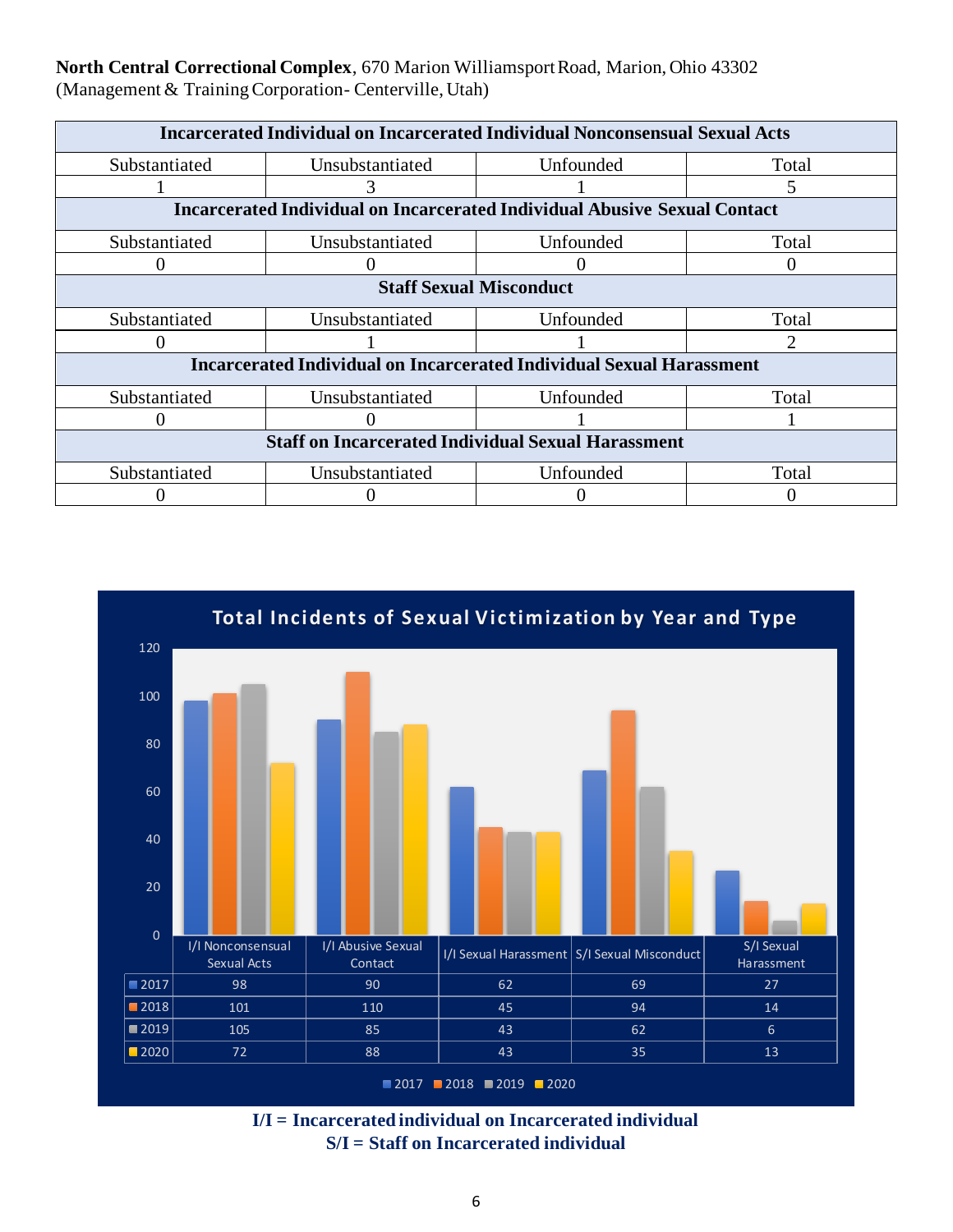## **The below table depicts substantiated incidents of sexual victimization by facility for calendar year 2020.**

|              | <b>Incarcerated</b><br><b>Individual on</b><br><b>Incarcerated</b><br><b>Individual</b><br>Nonconsensual<br><b>Sexual Acts</b><br>2020 | <b>Incarcerated</b><br><b>Individual on</b><br><b>Incarcerated</b><br><b>Individual</b><br><b>Abusive Sexual</b><br><b>Contact</b><br>2020 | <b>Staff on</b><br><b>Incarcerated</b><br><b>Individual</b><br>Sexual Misconduct<br>2020 | <b>Incarcerated</b><br><b>Individual on</b><br><b>Incarcerated</b><br><b>Individual</b><br><b>Sexual Harassment</b><br>2020 | <b>Staff on</b><br><b>Incarcerated</b><br><b>Individual</b><br><b>Sexual Harassment</b><br>2020 |
|--------------|----------------------------------------------------------------------------------------------------------------------------------------|--------------------------------------------------------------------------------------------------------------------------------------------|------------------------------------------------------------------------------------------|-----------------------------------------------------------------------------------------------------------------------------|-------------------------------------------------------------------------------------------------|
| <b>AOCI</b>  | $\boldsymbol{0}$                                                                                                                       | 1                                                                                                                                          | $\boldsymbol{0}$                                                                         | $\boldsymbol{0}$                                                                                                            | $\boldsymbol{0}$                                                                                |
| <b>BECI</b>  | $\overline{4}$                                                                                                                         | $\overline{2}$                                                                                                                             | $\boldsymbol{0}$                                                                         | $\boldsymbol{0}$                                                                                                            | $\boldsymbol{0}$                                                                                |
| <b>CCI</b>   | $\boldsymbol{0}$                                                                                                                       | $\boldsymbol{0}$                                                                                                                           | $\overline{0}$                                                                           | $\mathbf{1}$                                                                                                                | $\boldsymbol{0}$                                                                                |
| <b>CRC</b>   | $\boldsymbol{0}$                                                                                                                       | $\boldsymbol{0}$                                                                                                                           | $\boldsymbol{0}$                                                                         | $\boldsymbol{0}$                                                                                                            | $\boldsymbol{0}$                                                                                |
| <b>DCI</b>   | $\overline{0}$                                                                                                                         | $\mathbf{1}$                                                                                                                               | $\overline{0}$                                                                           | $\mathbf{1}$                                                                                                                | $\boldsymbol{0}$                                                                                |
| <b>FMC</b>   | $\boldsymbol{0}$                                                                                                                       | $\boldsymbol{0}$                                                                                                                           | $\boldsymbol{0}$                                                                         | $\boldsymbol{0}$                                                                                                            | $\boldsymbol{0}$                                                                                |
| <b>GCI</b>   | $\boldsymbol{0}$                                                                                                                       | $\boldsymbol{0}$                                                                                                                           | 1                                                                                        | $\boldsymbol{0}$                                                                                                            | $\boldsymbol{0}$                                                                                |
| <b>LECI</b>  | $\boldsymbol{0}$                                                                                                                       | $\boldsymbol{0}$                                                                                                                           | $\boldsymbol{0}$                                                                         | $\boldsymbol{0}$                                                                                                            | $\boldsymbol{0}$                                                                                |
| <b>LOCI</b>  | $\boldsymbol{0}$                                                                                                                       | $\boldsymbol{0}$                                                                                                                           | $\boldsymbol{0}$                                                                         | $\boldsymbol{0}$                                                                                                            | $\boldsymbol{0}$                                                                                |
| <b>LORCI</b> | $\overline{0}$                                                                                                                         | $\overline{0}$                                                                                                                             | $\overline{0}$                                                                           | $\overline{0}$                                                                                                              | $\boldsymbol{0}$                                                                                |
| <b>MACI</b>  | $\boldsymbol{0}$                                                                                                                       | $\boldsymbol{0}$                                                                                                                           | 1                                                                                        | $\boldsymbol{0}$                                                                                                            | $\boldsymbol{0}$                                                                                |
| <b>MANCI</b> | $\boldsymbol{0}$                                                                                                                       | $\boldsymbol{0}$                                                                                                                           | $\boldsymbol{0}$                                                                         | $\boldsymbol{0}$                                                                                                            | $\boldsymbol{0}$                                                                                |
| <b>MCI</b>   | $\boldsymbol{0}$                                                                                                                       | $\boldsymbol{0}$                                                                                                                           | $\boldsymbol{0}$                                                                         | $\mathbf{1}$                                                                                                                | $\boldsymbol{0}$                                                                                |
| <b>NCI</b>   | $\boldsymbol{0}$                                                                                                                       | $\mathbf{0}$                                                                                                                               | $\overline{0}$                                                                           | $\sqrt{2}$                                                                                                                  | $\boldsymbol{0}$                                                                                |
| <b>NERC</b>  | $\boldsymbol{0}$                                                                                                                       | $\overline{4}$                                                                                                                             | $\boldsymbol{0}$                                                                         | $\boldsymbol{0}$                                                                                                            | $\boldsymbol{0}$                                                                                |
| <b>ORW</b>   | $\boldsymbol{0}$                                                                                                                       | $\boldsymbol{0}$                                                                                                                           | $\overline{2}$                                                                           | $\boldsymbol{0}$                                                                                                            | $\boldsymbol{0}$                                                                                |
| <b>OSP</b>   | $\boldsymbol{0}$                                                                                                                       | $\boldsymbol{0}$                                                                                                                           | $\boldsymbol{0}$                                                                         | $\boldsymbol{0}$                                                                                                            | $\boldsymbol{0}$                                                                                |
| <b>PCI</b>   | $\boldsymbol{0}$                                                                                                                       | $\boldsymbol{0}$                                                                                                                           | $\overline{0}$                                                                           | $\overline{2}$                                                                                                              | $\overline{0}$                                                                                  |
| <b>RICI</b>  | $\boldsymbol{0}$                                                                                                                       | $\boldsymbol{0}$                                                                                                                           | $\boldsymbol{0}$                                                                         | $\boldsymbol{0}$                                                                                                            | $\boldsymbol{0}$                                                                                |
| <b>RCI</b>   | $\mathbf{1}$                                                                                                                           | $\boldsymbol{0}$                                                                                                                           | $\boldsymbol{0}$                                                                         | $\boldsymbol{0}$                                                                                                            | $\boldsymbol{0}$                                                                                |
| <b>SCC</b>   | $\mathbf{1}$                                                                                                                           | $\boldsymbol{0}$                                                                                                                           | $\mathbf{1}$                                                                             | $\sqrt{2}$                                                                                                                  | $\boldsymbol{0}$                                                                                |
| <b>SOCF</b>  | $\boldsymbol{0}$                                                                                                                       | $\boldsymbol{0}$                                                                                                                           | $\boldsymbol{0}$                                                                         | $\boldsymbol{0}$                                                                                                            | $\boldsymbol{0}$                                                                                |
| <b>TOCI</b>  | $\mathbf{1}$                                                                                                                           | $\mathbf{1}$                                                                                                                               | $\boldsymbol{0}$                                                                         | $\boldsymbol{0}$                                                                                                            | $\boldsymbol{0}$                                                                                |
| <b>TCI</b>   | $\mathbf{1}$                                                                                                                           | $\boldsymbol{0}$                                                                                                                           | 1                                                                                        | $\boldsymbol{0}$                                                                                                            | $\boldsymbol{0}$                                                                                |
| <b>WCI</b>   | $\boldsymbol{0}$                                                                                                                       | $\boldsymbol{0}$                                                                                                                           | $\mathbf{1}$                                                                             | $\mathbf{0}$                                                                                                                | $\boldsymbol{0}$                                                                                |
| <b>TOTAL</b> | $\bf 8$                                                                                                                                | $\boldsymbol{9}$                                                                                                                           | $\boldsymbol{7}$                                                                         | $\boldsymbol{9}$                                                                                                            | $\boldsymbol{0}$                                                                                |

**For Calendar year 2020 the Total number of Substantiated Incidents of Sexual Victimization was 33.**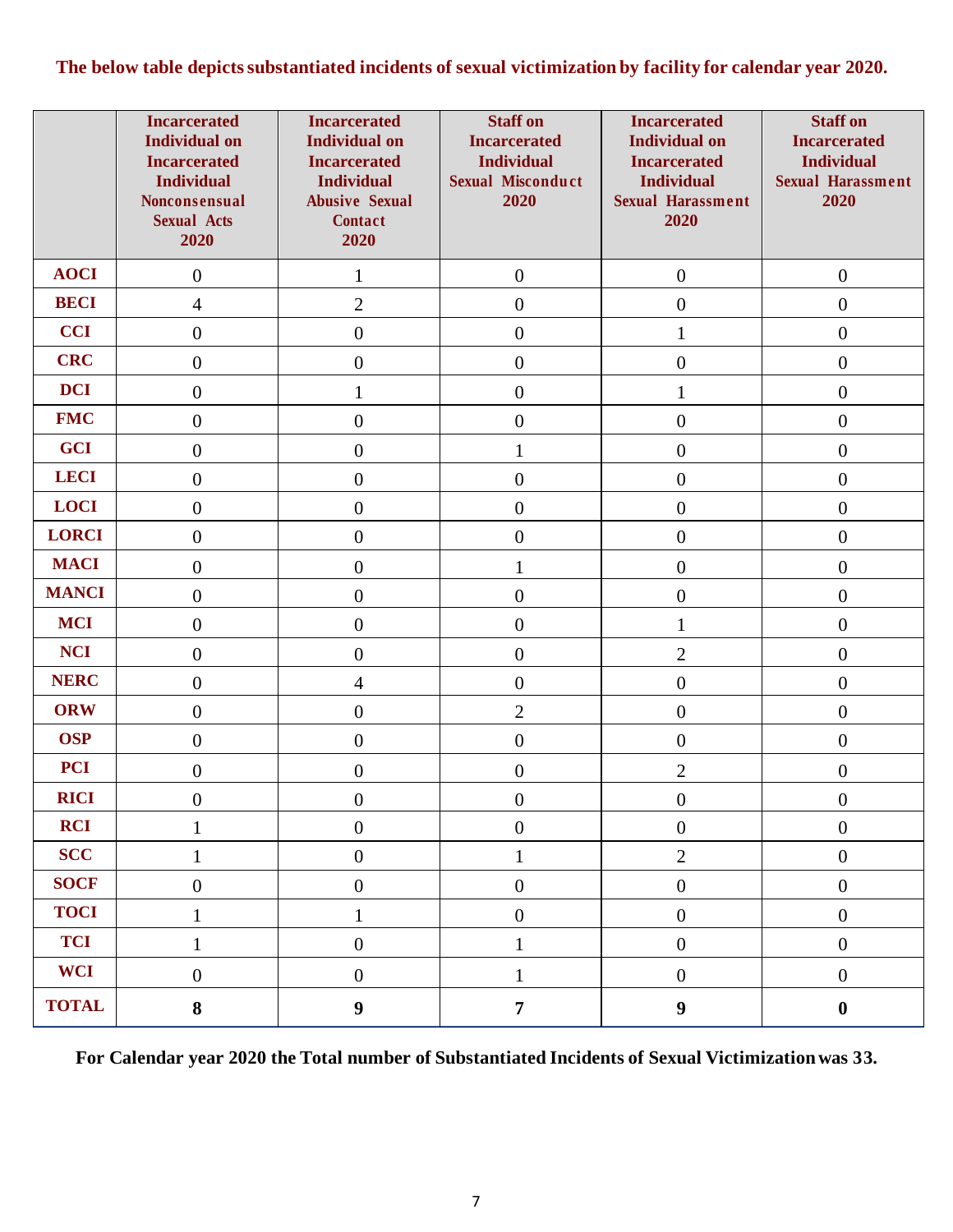The Total number of substantiated incidents of sexual victimization in calendar year 2019 was 31. In 2020, the total number of substantiated incidents of sexual victimization was 33. This was a percentage increase of 6% in the number of overall substantiated PREA incidents of sexual victimization. The agency continues the emphasis and vigilance in mandating a zero-tolerance for sexual misconduct in all institutions and in any facility with which it contracts for the confinement of incarcerated individuals. A continued emphasis is placed on annual PREA training for all staff, contractors, volunteers, and incarcerated individual PREA comprehensive education. Staff PREA annual training and incarcerated individual education is a constant reminder for all in how to report, detect, and respond to sexual misconduct while in confinement. The ODRC Electronic PREA Incident Reporting system allows for the collection of complete, accurate, and uninformed data. The ODRC 2019-SSV Report is in line with the requirements of U.S. Department of Justice, Bureau of Justice Statistics definitions for completing the SSV report.

Incarcerated individual on incarcerated individual sexual abuse incidents decreased from 190 cases in 2019 to 160 cases in 2020. It should be noted many of the incidents involved inappropriate touching or physical contact with incarcerated individuals and were not an actual violent sexual assault. Staff on Incarcerated individual Sexual Misconduct incidents of sexual abuse decreased from 62 cases in 2019 to 35 cases in 2020. There were 7 substantiated incidents of staff on Incarcerated individual Sexual Misconduct Incidents in 2020. It is important to note that 6 of the 7 incidents appeared to be consensual. Five cases involved fulltime DRC employees and two cases involved contract employees. These incidents fall in the category of PREA Staff Sexual Misconduct – (Any behavior or act of sexual nature directed toward an incarcerated individual by an employee, volunteer, contractor, official visitor, or another agency representative.) Consensual sexual relationships of a romantic nature between staff and incarcerated individuals are included in this definition.

All cases of sexual victimization involving either incarcerated individual on incarcerated individual or staff on incarcerated individual incidents are thoroughly investigated and determined to be substantiated, unsubstantiated, or unfounded at the institution level. Findings and corrective actions for each facility with substantiated and unsubstantiated cases are also reviewed individually by the Agency PREA Coordinator and assigned PREA Audit Administrators. Each case's findings and corrective measures are shared directly with each facility's Warden and Operational Compliance Manager.

## **PREA Audits**

ODRC had  $(11)$  prisons that underwent their  $3<sup>rd</sup>$  PREA audit during Year 2 of Audit Cycle 3. The below facility-specific corrective action measures were identified and corrected during this time. All prisons were found to be fully compliant with the PREA standards.

## Allen Oakwood Correctional Institution (AOCI) *May 17-19, 2021*

There was no corrective action required of the Allen Oakwood Correctional Institution. All standards were either met or exceeded.

## Belmont Correctional Institution (BECI) *March 18-20, 2021*

There was no corrective action required of the Belmont Correctional Institution. All standards were either met or exceeded.

#### Correctional Reception Center (CRC) *April 7-9, 2021*

There was no corrective action required of the Correctional Reception Center. All standards were either met or exceeded.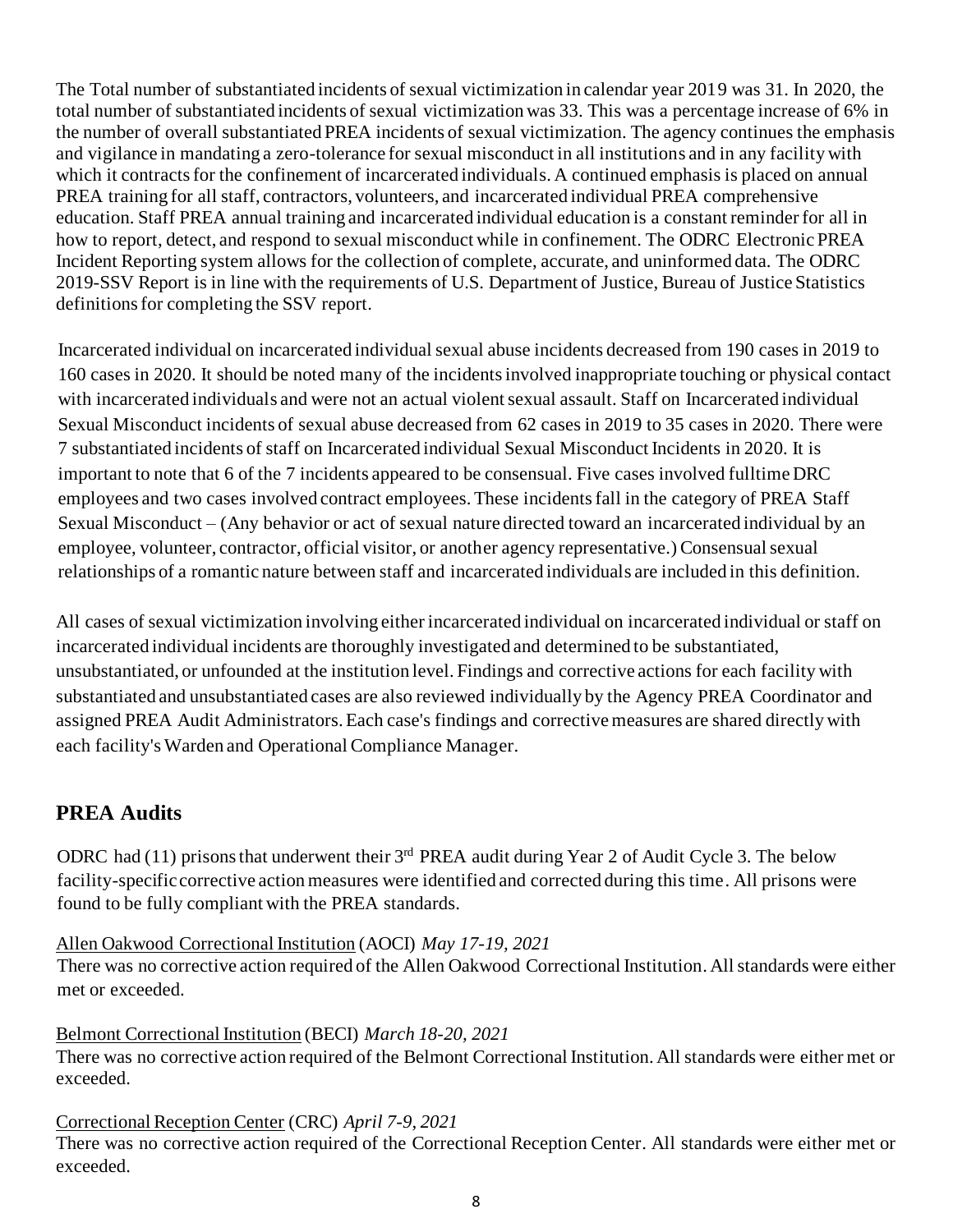### Dayton Correctional Institution (DCI) *May 14-16, 2021*

There was no corrective action required of the Dayton Correctional Institution. All standards were either met or exceeded.

### Franklin Medical Center (FMC) *May 25-27, 2021*

There was no corrective action required of the Franklin Medical Center. All standards were either met or exceeded.

#### Madison Correctional Institution (MACI) *May 12-14, 2021*

Standard 115.62 (Agency Protection Duties), requires the institution to take immediate action to protect any incarcerated individual at substantial risk of imminent sexual abuse which such access to LexisNexis via the GTL tablet may increase the likelihood and prevalence of happening. The agency addressed this concern by putting a notice that must be read and agreed to by all incarcerated individuals prior to having access to the Lexis/Nexis application. This notice warned against misuse of information from the application; promised monitoring and punishing those who may misuse or abused the information on the Lexis/Nexis application.

#### MansfieldCorrectional Institution (MANCI) *April 14-16, 2021*

There was no corrective action required of the Mansfield Correctional Institution. All standards were either met or exceeded.

#### Marion Correctional Institution (MCI) *May 19-21, 2021*

There was no corrective action required of the Marion Correctional Institution. All standards were either met or exceeded.

#### Noble Correctional Institution (NCI) *June 7-9, 2021*

There was no corrective action required of the Noble Correctional Institution. All standards were either met or exceeded.

#### Ross Correctional Institution (RCI) *March 21-23, 2021*

There was no corrective action required of the Ross Correctional Institution. All standards were either met or exceeded.

#### Southern Ohio Correctional Facility (SOCF) *May 21-23, 2021*

There was no corrective action required of the Southern Ohio Correctional Facility. All standards were either met or exceeded.

#### **Continued Monitoring, Improvements, and Looking Forward**

- Continued improvements to the agency's electronic PREA Incident Reporting system, the official repository for all ODRC PREA related investigations. The system allows for the collection of uniformed and accurate data to complete the Department of Justice's Annual Survey of Sexual Victimization Report (SSV).
- Continued updates to agency PREA policies and directives.
- Annual PREA training for the Operational Compliance Managers; staff responsible for monitoring PREA compliance at the Prison level.